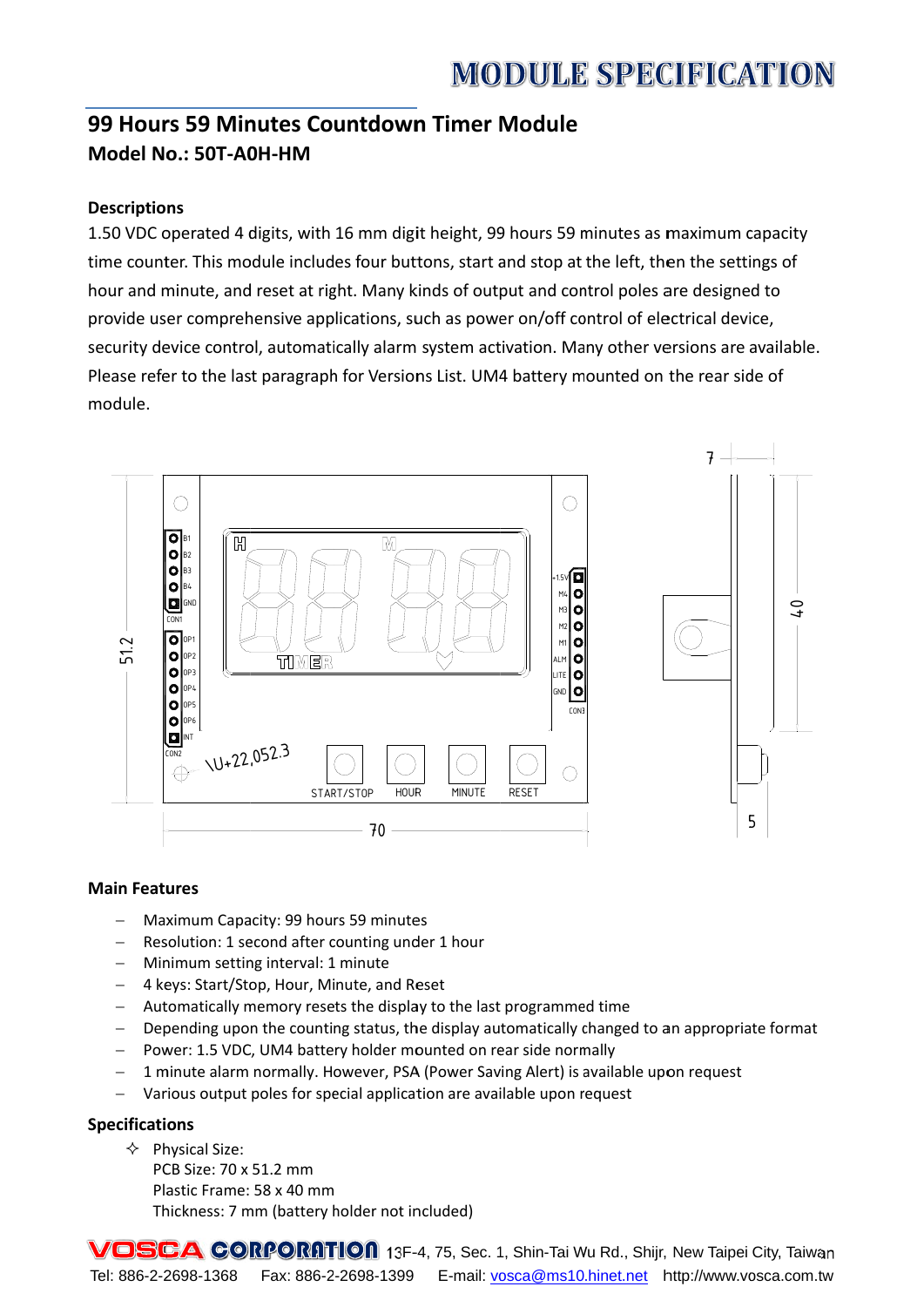- $\Leftrightarrow$  LCD Display Screen Size: 49.3 x 22.3 mm Number of Digit: 4 digits Digit Height: about 16.00 mm
- $\diamond$  Button: tact s/w, 5 mm height; externally connection is possible
- $\lozenge$  Power Source: +1.5VDC, use one piece of UM4(AAA), battery holder mounted; externally input is possible
- $\Diamond$  Technical Data:

Operating Voltage:  $+1.20$   $\sim$  + 1.70 volts Typical Current Drain: 3µA in normal condition; 400 µA at alarm mode Operation Temperature: -10 ~ +50 °C Storage Temperature: -20 ~ +60 °C

#### **Applications**

Aural alarm: 4 K Hz for 1 minute, or PSA endless alert, beeps 6 times, then waits for 10 seconds and repeat

Output Poles (at CON1 & CON3):

- B1: After counting to zero, provides 2.5 sec "OFF", 0.5 sec "ON" for 6 times, then wait for 10 sec and repeat again. Never stop unless "Stop" key is depressed.
- After counting to zero, provides 1 sec "ON", 1 sec "OFF" for 1 minute.  $B2:$
- B3: After counting to zero, provides level high (1.5 VDC) for 1 minute
- Power "ON" auto-start counting (application details upon request) B4:
- LITE: Deliver level high (1.5 VDC) signal during counting
- ALM: Aural alarm output, 4K Hz for 1 minute, or PSA endless alert signal

a) Wave Form of each Output Pole at Timer Countdown to zero:



#### b) Action Chart of each pole:

|                          | Start Counting         | Time Up                                |  |
|--------------------------|------------------------|----------------------------------------|--|
|                          |                        | Keep action until "STOP" key depressed |  |
| B1 Pole                  |                        |                                        |  |
|                          |                        |                                        |  |
|                          |                        | +1.5V for 1 minute                     |  |
| B2/B3 Pole $\frac{1}{1}$ |                        |                                        |  |
|                          |                        |                                        |  |
|                          | 1+1.5V during counting |                                        |  |
| LITE Pole                |                        |                                        |  |

- $\diamond$  Pin Connection for Keys (at CON3): M1: connect to 1.5 VDC to "Start" or "Stop" counting M2: connect to 1.5 VDC to adjust "Hour" M3: connect to 1.5 VDC to adjust "Minute"
	- M4: connect to 1.5 VDC to erase the display reading